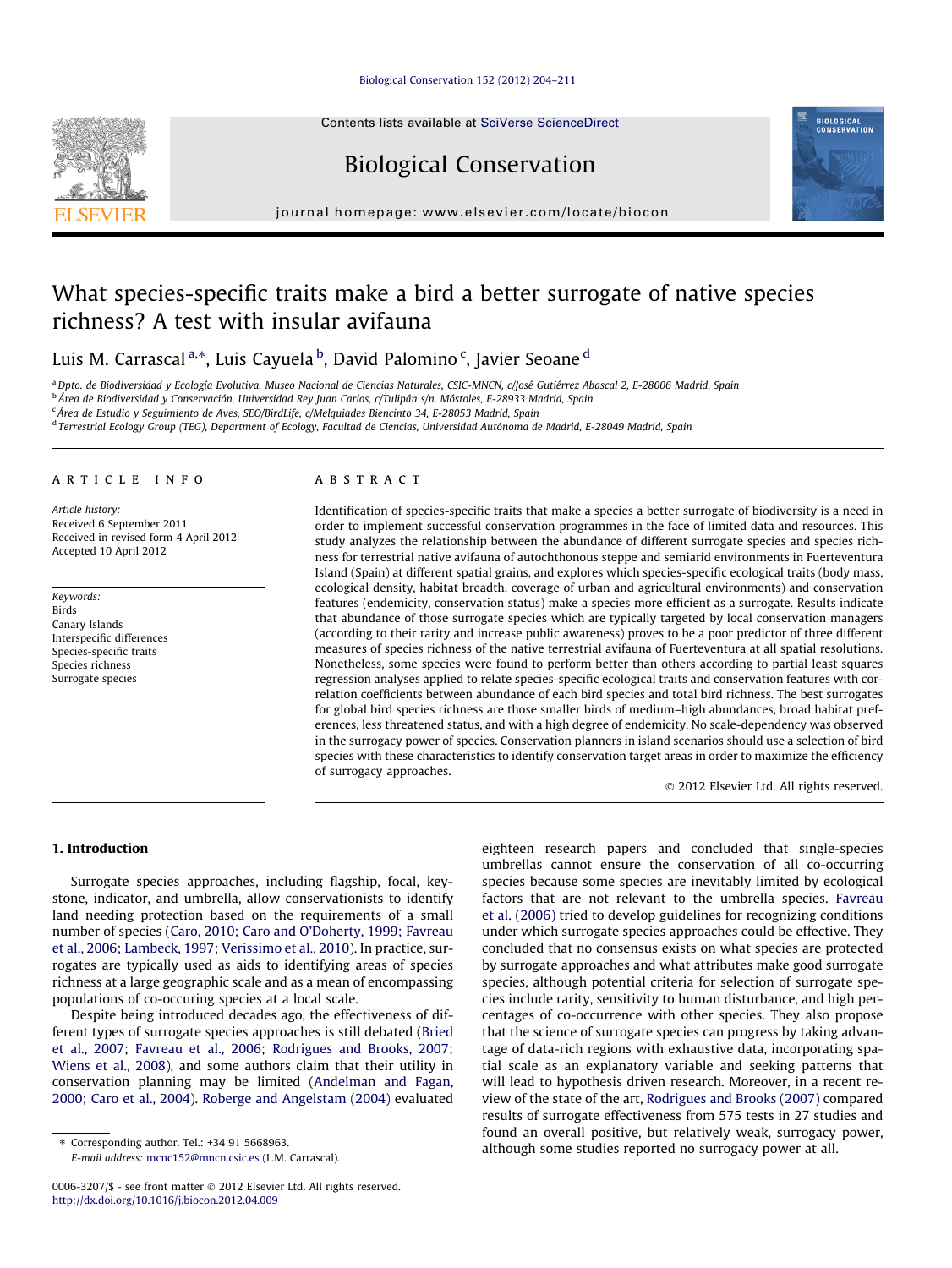<span id="page-1-0"></span>This study aims to explore the relationship between the abundance of different surrogate species and species richness for terrestrial insular avifauna in Fuerteventura Island (Spain), at different spatial grains. Instead of suggesting a new definition of flagship species based on methodologies from social marketing or environmental economics (e.g., [Verissimo et al., 2010](#page-7-0)), we focus on which species-specific ecological traits (body mass, ecological density, habitat breadth, coverage of urban and agricultural environments) and conservation features (endemicity, conservation status) make a species more efficient as a surrogate. Fuerteventura island provides an appropriate scenario to examine the biological characteristics of good surrogate species of local avian biodiversity, due to its combination of: (a) relatively high environmental homogeneity of the study area in terms of topography, climate, soil or vegetation across the island, but with geographical areas differentially threatened by urban sprawl (depending on tourism interests); and (b) an impoverished avifauna with a broad spectrum of ecological characteristics, ranging from extremely common species present throughout the Western Palaearctic, to local endemics only present in this island. Specifically, we addressed the following questions: (1) is the abundance of specific surrogate species a good predictor of native bird species richness? (2) which species-specific ecological traits and conservation features make a species more efficient in representing overall species richness? and (3) is the surrogacy power affected by the spatial scale at which a study is conducted? Our study provides a unique set up to test the effectiveness of surrogate species in representing overall species richness within

insular environments with high levels of endemicity. Furthermore, questions (2) and (3) have been scarcely investigated in the literature (but see [Bani et al., 2006; Banks-Leite et al., 2011; Fleishman](#page-7-0) [et al., 2000; Gaspar et al., 2010](#page-7-0)). To our knowledge, this is the first study that explores in depth the species-specific attributes that make species better surrogates to be used as shortcuts to help ensure good bird biodiversity measurements with minimal expenditures.

# 2. Material and methods

### 2.1. Study area and organisms

Fuerteventura lies in the eastern part of the Canary archipelago (the second largest island:  $1730 \text{ km}^2$ ;  $28^{\circ}27^{\prime}$ N,  $14^{\circ}00^{\prime}$ W), only 100 km far from the North-African coast (Fig. 1). Its smooth relief (highest altitude: 807 m) is in accordance with its ancient geological history (20–22 million years) and subsequent erosion, since the volcanic activity of the island is almost extinct. The degree of development of vegetated areas is determined by local conditions, such as humidity, slope of terrain, soil characteristics (from stony lava fields to loose sand dunes), goat grazing, and human uses ([Fernández-Palacios and Martín, 2001](#page-7-0)). The plant communities mostly consist of a few species of xerophytic shrubs (Launaea arborescens, Lycium intricatum, Salsola vermiculata, Suaeda spp. and Euphorbia spp.), therophytic forbs and several perennial grass species. The only natural woodlands are small and patchily located



Fuerteventura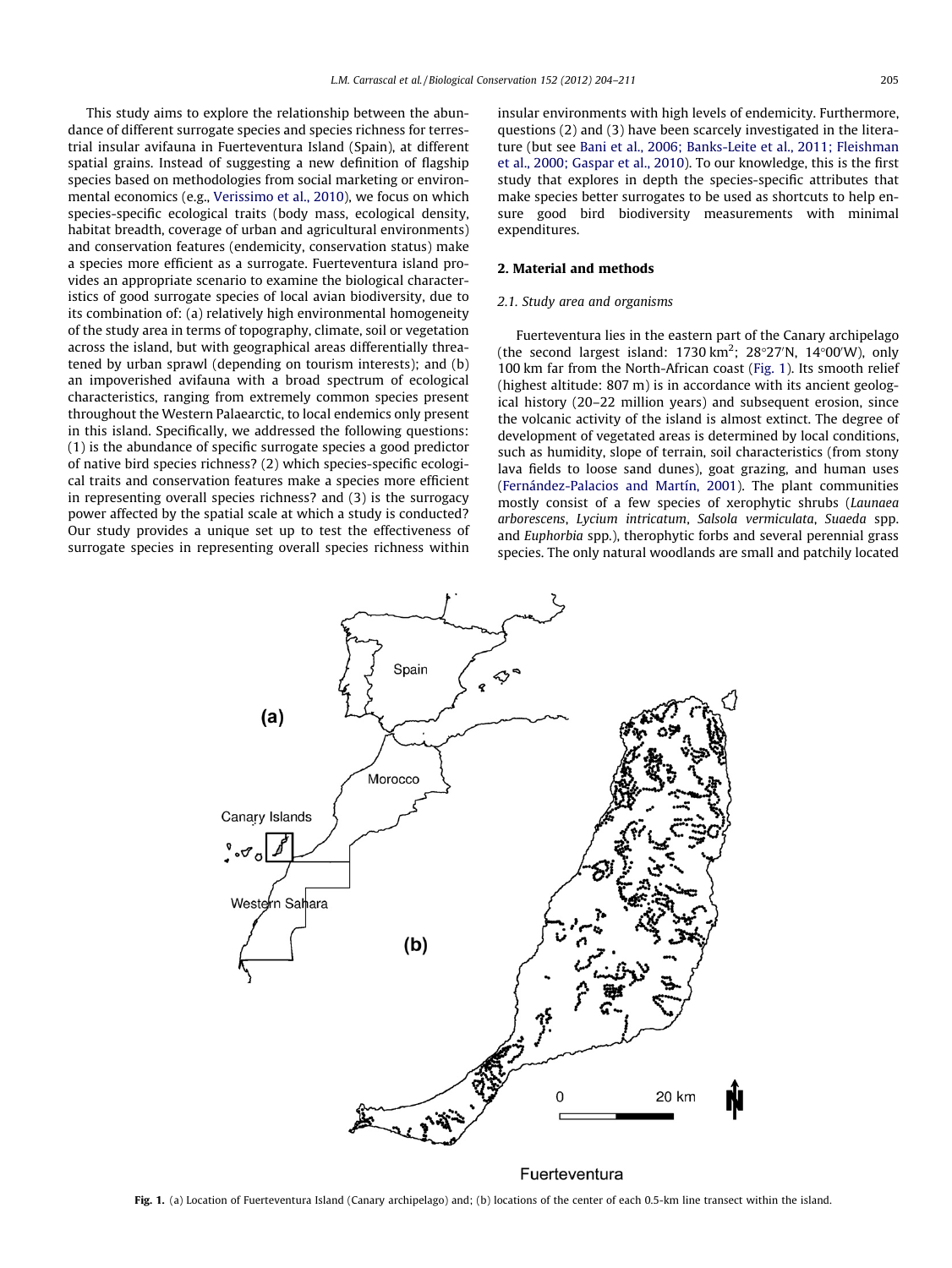#### <span id="page-2-0"></span>Table 1

Species data for the terrestrial birds in Fuerteventura island including correlations between densities of each study species and total species richness at three spatial grain categories (0.5-km line transect, and spatial units of 2  $\times$  2 and 4  $\times$  4 km<sup>2</sup>), species-specific traits and conservation features. Data obtained from [Seoane et al. \(2011\).](#page-7-0)

| Species               | CODSPP        | SRDB <sup>a</sup> | Surrogate <sup>b</sup> | $r$ spp. abundance $-$ spp. richness |                 | ENDEM <sup>c</sup> | MASS <sup>d</sup> | <b>DENS<sup>e</sup></b> | HB <sup>f</sup> | <b>URBAN<sup>g</sup></b> | AGRIC <sup>h</sup> |      |
|-----------------------|---------------|-------------------|------------------------|--------------------------------------|-----------------|--------------------|-------------------|-------------------------|-----------------|--------------------------|--------------------|------|
|                       |               |                   |                        | $0.5 \mathrm{km}$                    | $2 \times 2$ km | $4 \times 4$ km    |                   |                         |                 |                          |                    |      |
| Anthus berthelotii    | <b>ANTBER</b> | $\bf{0}$          |                        | 0.51                                 | 0.40            | 0.35               | 3                 | 16.5                    | 50.4            | 0.77                     | 0.3                | 15.9 |
| Bucanetes githagineus | <b>BUCGIT</b> | 3                 |                        | 0.35                                 | 0.18            | 0.36               |                   | 18.1                    | 46.0            | 0.62                     | 0.5                | 22.3 |
| Burhinus oedicnemus   | <b>BUROED</b> | 3                 |                        | 0.15                                 | 0.18            | $-0.01$            | 2                 | 461.0                   | 3.5             | 0.51                     | 0.0                | 35.7 |
| Buteo buteo           | <b>BUTBUT</b> |                   |                        | 0.15                                 | 0.23            | 0.32               | 2                 | 806.5                   | 0.8             | 0.44                     | 0.0                | 21.0 |
| Calandrella rufescens | <b>CALRUF</b> | 3                 |                        | 0.18                                 | 0.27            | 0.16               |                   | 23.3                    | 94.0            | 0.54                     | 0.0                | 35.4 |
| Carduelis cannabina   | CARCAN        | $\bf{0}$          |                        | 0.29                                 | 0.21            | 0.01               | 2                 | 17.6                    | 22.5            | 0.55                     | 8.7                | 9.8  |
| Chlamydotis undulata  | CHLUND        | 3                 | X                      | 0.08                                 | 0.19            | 0.01               |                   | 1245.0                  | 1.0             | 0.23                     | 0.0                | 29.6 |
| Corvus corax          | <b>CORCOX</b> | 3                 |                        | 0.23                                 | 0.31            | 0.46               | 2                 | 1250.0                  | 0.7             | 0.81                     | 0.0                | 18.9 |
| Cursorius cursor      | <b>CURCUR</b> | 3                 | X                      | 0.04                                 | 0.04            | $-0.13$            |                   | 108.0                   | 5.4             | 0.20                     | 0.0                | 0.0  |
| Cyanistes teneriffae  | <b>CYATEN</b> | 3                 |                        | 0.18                                 | 0.22            | 0.18               | 3                 | 11.3                    | 16.8            | 0.34                     | 4.1                | 33.0 |
| Falco tinnunculus     | <b>FALTIN</b> | 2                 |                        | 0.15                                 | 0.21            | 0.34               | 2                 | 174.5                   | 2.9             | 0.32                     | 0.0                | 42.5 |
| Lanius meridionalis   | LANEXC        | 0                 |                        | 0.33                                 | 0.28            | 0.33               |                   | 63.5                    | 6.8             | 0.80                     | 1.4                | 15.7 |
| Neophron percnopterus | <b>NEOPER</b> | 3                 | X                      | 0.08                                 | 0.31            | 0.16               | 2                 | 2035.0                  | 0.3             | 0.39                     | 0.0                | 24.3 |
| Pterocles orientalis  | PTEORI        | 2                 | X                      | 0.08                                 | 0.20            | 0.01               |                   | 474.0                   | 6.7             | 0.43                     | 0.0                | 14.6 |
| Saxicola dacotiae     | <b>SAXDAC</b> | 3                 | X                      | 0.38                                 | 0.19            | 0.23               | 3                 | 16.5                    | 26.4            | 0.39                     | 0.0                | 7.3  |
| Serinus canarius      | <b>SERCAN</b> | $\bf{0}$          |                        | 0.08                                 | 0.17            | 0.33               | 3                 | 15.3                    | 4.0             | 0.33                     | 4.0                | 55.4 |
| Streptopelia turtur   | <b>STRTUR</b> | 2                 |                        | 0.14                                 | 0.19            | 0.25               |                   | 125.0                   | 39.6            | 0.18                     | 1.4                | 32.6 |
| Sylvia conspicillata  | <b>SYLCON</b> | $\bf{0}$          |                        | 0.50                                 | 0.47            | 0.44               | 2                 | 9.5                     | 37.7            | 0.57                     | 0.2                | 16.9 |
| Sylvia melanocephala  | SYLMEL        | 0                 |                        | 0.20                                 | 0.17            | 0.31               |                   | 11.2                    | 46.8            | 0.21                     | 0.6                | 23.2 |
| Upupa epops           | <b>UPUEPO</b> | $\bf{0}$          |                        | 0.34                                 | 0.29            | 0.26               |                   | 59.8                    | 3.8             | 0.81                     | 1.3                | 21.2 |

Categories of the Spanish Red Data Book ([Madroño et al., 2005](#page-7-0)): 3 = "endangered"; 2 = "vulnerable"; 1 = "near threatened"; 0 = "non-threatened".

<sup>b</sup> X denotes those surrogate species of autochthonous Fuerteventura steppe and semiarid lands according to their emblematic character, stenotopic habitat preferences, rarity and conservation status.

 $c$  Degree of endemicity: 1 = autochthonous taxa shared with continental areas; 2 = endemic subspecies for the Canary Islands or the larger Macaronesia region; 3 = endemic species for the Canary Islands or Macaronesia.

 $\sigma$  Body mass  $(\sigma)$ .

 $\rm^e$  Maximum ecological density (in birds/km<sup>2</sup>) in the major habitat types was used as a measure of the maximum ecological abundance a species can attain in its most favorable environment in Fuerteventura.

<sup>f</sup> Habitat breadth of habitat distribution was calculated using the Levins index in the 12 main habitats of the island.

<sup>g</sup> Weighted average of the coverage of urban areas (%) in those sampling units where each species was detected.

h Weighted average of the coverage of agricultural environments  $(\%)$  in those sampling units where each species was detected.

tamarisk (Tamarix canariensis) and palm (Phoenix canariensis) groves. The landscape has been extensively grazed (mainly by goat herds) and cultivated for many years, although in many areas the agricultural and farming activities have been progressively abandoned during last decades.

This paper refers to the native terrestrial avifauna inhabiting the autochthonous steppe and semiarid environments of Fuerteventura. Thus, we have discarded from our analyses introduced species (Alectoris barbara, Myiopsitta monachus, Psittacula krameri, Streptopelia roseogrisea), or those mainly restricted to urban (Streptopelia decaocto, Carduelis carduelis, Passer hispanicus, Columba livia var. domestica) or agricultural areas (Coturnix coturnix, Miliaria calandra). Twenty species of native terrestrial avifauna, with enough data to estimate absolute densities (see below), were finally considered (Table 1).

Several parameters describing their body size, habitat preferences (habitat breadth, occupation of anthropogenic environments), maximum ecological abundance, degree of endemicity and Spanish conservation status were obtained from a revision of the ecological rarity and conservation status of the avifauna of the Canary archipelago ([Seoane et al., 2011](#page-7-0); Table 1).

Surrogate species can be defined in a variety of ways, including species with legal protection [\(Favreau et al., 2006\)](#page-7-0). For the purpose of this paper, we defined as surrogates those species which are typically targeted by local conservation managers because of their stenotopic habitat preferences, needs of large tracts of well preserved habitat, rarity, increase public awareness of conservation issues, or rally support for the protection of the steppe and semi-arid habitats in Fuerteventura. According to this definition, five species were selected as potential surrogates of bird biodiversity in Fuerteventura island (see Table 1).

#### 2.2. Bird field data

Breeding bird surveys were carried out in March 2005 and 2006. A total number of 1184 line transects of 0.5-km (geolocated and measured by means of portable GPSs) were performed across the whole island ([Fig. 1](#page-1-0)), including all of the main non-urban habitats present in the island: barren lava fields, shrubby steppe-like plains, stony/sandy desert areas, traditional cultivations, hilly/mountain slopes, and gullies/valleys. The survey method was the line transect, frequently used in extensive assessments of abundance, general distribution patterns and habitat preferences of birds [\(Bibby](#page-7-0) [et al., 2000](#page-7-0)). Line transects were carried out on windless and rainless days, walking cross-country or on dirt tracks at a low speed (1–3 km/h approximately), during the first 4 h after dawn and the two and a half hours before dusk. Bird censuses were carried out by LMC, DP, JS and César Alonso in 2005, and by LMC, DP, JS in 2006. The starting point of the first transect was randomly determined and then the rest of transects were performed successively (from 3 to 10).

Population densities were estimated using distance sampling ([Thomas et al., 2002; Buckland et al., 2004](#page-7-0)). For each bird heard or seen belonging to the studied 20 species, the perpendicular distances from the transect line at which birds were detected was estimated (overflying birds were disregarded). Previous training with a laser range-finder helped to reduce inter-observer variability in distance estimates. The number of individuals was estimated with distance sampling methods, first building a model for the detectability of the species, and then considering the actual counts adjusted for this previous model. For calculating the detection models, outliers of the frequency distribution of detection distances were excluded as recommended by [Buckland et al. \(2004;](#page-7-0)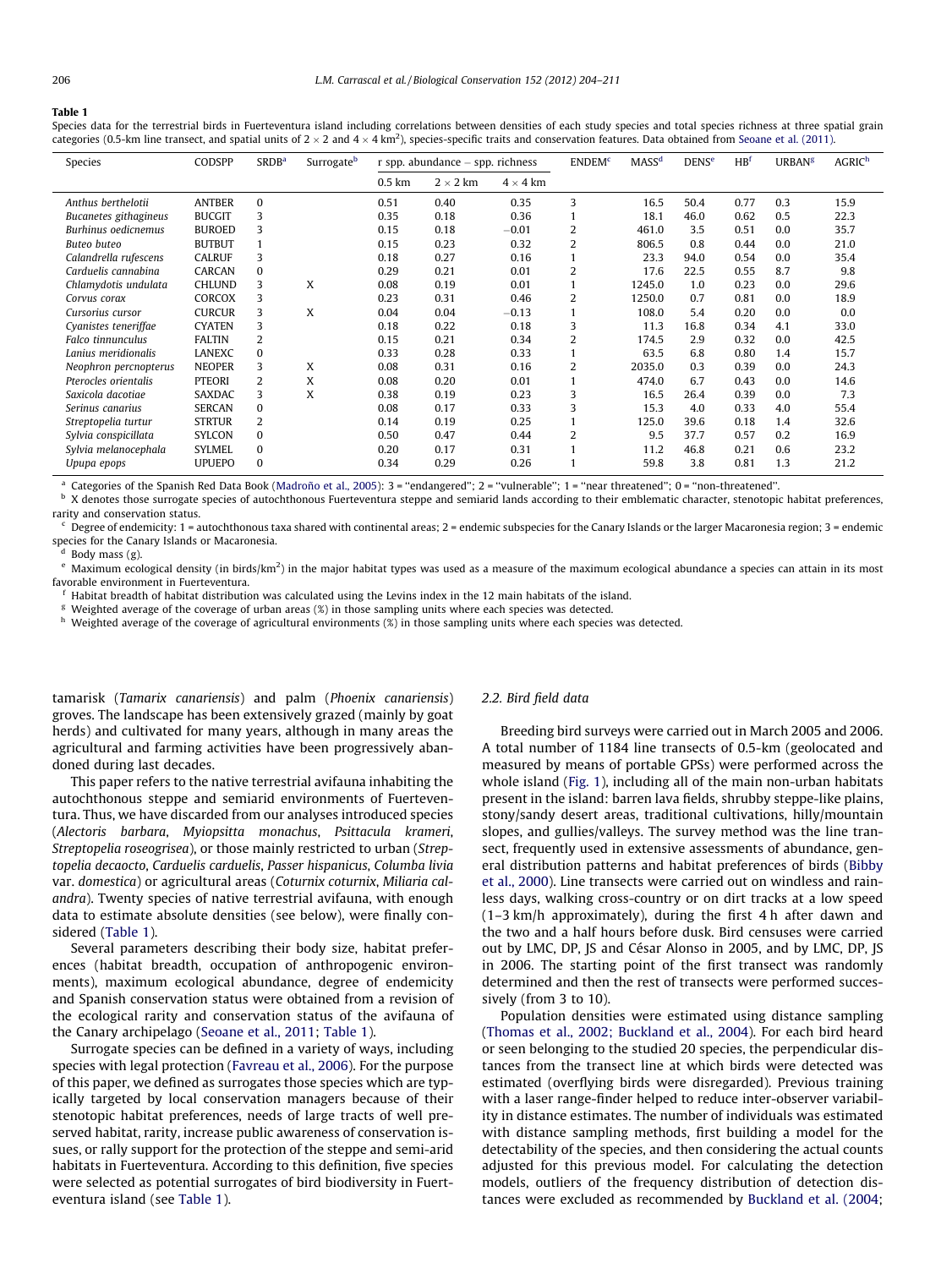i.e., deleting 1–5% of most distant birds detected). Several distribution models were fitted, all of them commonly used to explain the loss of detectability as a function of the distance from the transect line (the further the distance, the lower the probability of detecting a given individual), and the respective probabilities of detection within strips of width equal to the truncated distance were estimated. Models were evaluated according to AICc and derived Akaike weights ([Burnham and Anderson, 2002\)](#page-7-0). Detectability models were built with Distance 5.0 software (http://www.ruwpa. st-and.ac.uk/distance/). There were no significant differences among researches in detectability patterns for the 20 studied species ( $p > 0.1$  after applying Bonferroni correction). Population densities for each species were expressed in birds/km<sup>2</sup>.

Line transects were aggregated into two different spatial grains: 2  $\times$  2 km and 4  $\times$  4 km. The number of 0.5-km transects included in each 2  $\times$  2 km and 4  $\times$  4 km cell-size grid was not the same for all the cell units due to logistic and accessibility problems. A minimum number of transects of five was considered in order to estimate reliable average measures of bird density within each cell.

# 2.3. Statistical data analyses

# 2.3.1. Association between species richness and species-specific densities

Three different measures of species richness have been considered: total species richness of native terrestrial avifauna inhabiting the autochthonous steppe and semiarid environments of Fuerteventura (maximum of 20 spp.); richness of endemic taxa (endemic species or subspecies for the Canary Islands or Macaronesia; maximum of 11 spp.); and richness of endemic + threatened taxa (endemic species or subspecies and considered as endangered or vulnerable by the Spanish Red Data Book, [Madroño et al., 2005;](#page-7-0) maximum of 6 spp.). The groups of endemic and endemic + threatened taxa have been constructed considering their functional traits in the light of management purposes (endemicity and conservation status; see [Bishop and Myers, 2005,](#page-7-0) and [Caprio et al.,](#page-7-0) [2009](#page-7-0) for a similar approach using specific guilds). On the other hand, total bird species richness might not be inversely related to environmental degradation or perturbation gradients, but only the richness of some particular groups of species ([Devictor et al.,](#page-7-0) [2008; Maas et al., 2009](#page-7-0)).

The intensity of association between the abundance of each species and the three measures of species richness was examined by means of Pearson's correlations at different spatial resolutions: 0.5-km transects, 2  $\times$  2 km and 4  $\times$  4 cell-size grids (richness values do not include the presence of the targeted species). Partial correlations were obtained between species abundances and species richness controlling for the effect of number of transects made within each cell unit (in log; considering the widely recognized logarithmic relationship between the number of species registered and the sampling effort). This was not necessary for the spatial resolution of 0.5-km transects, as every sample unit had exactly the same size. Significance of these correlations was not obtained considering the inflation of error type-I when estimating a large amount of correlations (20 spp.  $\times$  3 measures of species richness  $\times$  3 spatial resolutions = 180 correlations), and that we were only interested in an index of the intensity of association between the abundance of each species and species richness.

# 2.3.2. Species-specific variation in prediction success of total bird species richness

Interspecific differences in the intensity of association between the abundance of each species and total species richness at three different spatial grains were related to species-specific ecological traits and conservation features by means of partial least squares regressions (hereafter PLSR; [Garthwaite, 1994](#page-7-0)) using the species as the sample unit ( $n = 20$ ). Results obtained with PLSR are similar to those from conventional multiple regression techniques; however, it is extremely robust to the effects of sample size and degree of correlation between predictor variables, which makes PLSR especially useful in cases of low sample size and severe multicollinearity [\(Carrascal et al., 2009\)](#page-7-0). Associations with the response variable are established with factors extracted from predictor variables that maximize the explained variance in the dependent variable. These factors are defined as linear combinations of independent variables, so the original multidimensionality is reduced to a lower number of orthogonal factors, and they can be interpreted as weighted averages of predictors, where each predictor holds the residual information in an explanatory variable that is not contained in earlier factors. The meaning of each component was interpreted considering the weights  $(w_i)$  attained by the predictor variables. Weights of predictor variables indicate the sign of association, and the magnitude effect, of each predictor within each analyzed spatial grain. The addition of the squares of the weights within each component adds up to one, so the contribution of each predictor variable to the meaning of each component can be easily estimated. Only those components significant after a fivefold validation procedure were retained (only the first PLSR component for each spatial grain attained significance  $- p < 0.05$ ). The comparison of the relative contribution of each predictor variable across the three spatial grains was made using the product of the square of predictor weights by the explained variance of each component  $(R^2;$ relative contribution within each component =  $R^2 \cdot w_i^2$ ).

All statistical analyses were carried out using Statistica 9.1 ([StatSoft, 2010](#page-7-0)).

# 3. Results

## 3.1. Association between species richness and species-specific densities

Correlations between densities of each study species and total species richness at three spatial grains show a very large interspecific variation, ranging from  $-0.13$  to  $+0.51$  ([Table 1](#page-2-0)). Average correlations for the 20 studied species are very similar across the three spatial grains (ranging between 0.22 and 0.24; repeated measures ANOVA:  $F = 0.18$ , df = 2, 38, p = 0.833). Anthus berthelotii (an endemic Macaronesian taxa) and Sylvia conspicillata (an endemic Canary subspecies) are the two species with the highest correlations between their respective abundances and total species richness at three spatial grains. Conversely, two out the five surrogates, Cursorius cursor and Chlamydotis undulata, are the species whose abundances are less correlated with total species richness of the native terrestrial avifauna inhabiting the autochthonous steppe and semiarid environments of Fuerteventura.

Correlations between species-specific abundances and total species richness in autochthonous steppe and semi-arid lands of Fuerteventura are generally lower for the five surrogate species, reaching the significance level for the  $4 \times 4$  km spatial grid (oneway ANOVA test:  $p = 0.006$ , df = 1, 18, [Fig. 2](#page-4-0)).

Repeating the analyses for the other two measures of species richness (endemic and endemic + threatened taxa) we obtain nearly the same results ([Table 2](#page-4-0) and [Fig. 3\)](#page-5-0). Average correlations for the 20 studied species are very similar across the three spatial grains and the two measures of species richness (ranging between 0.19 and 0.21 for endemic taxa, repeated measures ANOVA:  $F = 0.24$ , df = 2, 38,  $p = 0.789$ ; ranging between 0.15 and 0.17 for endemic + threatened taxa, repeated measures ANOVA:  $F = 0.27$ ,  $df = 2$ , 38,  $p = 0.766$ ). A. berthelotii, Saxicola dacotiae (an endemic species only restricted to Fuerteventura) and S. conspicillata showed the highest correlations with richness of endemic taxa,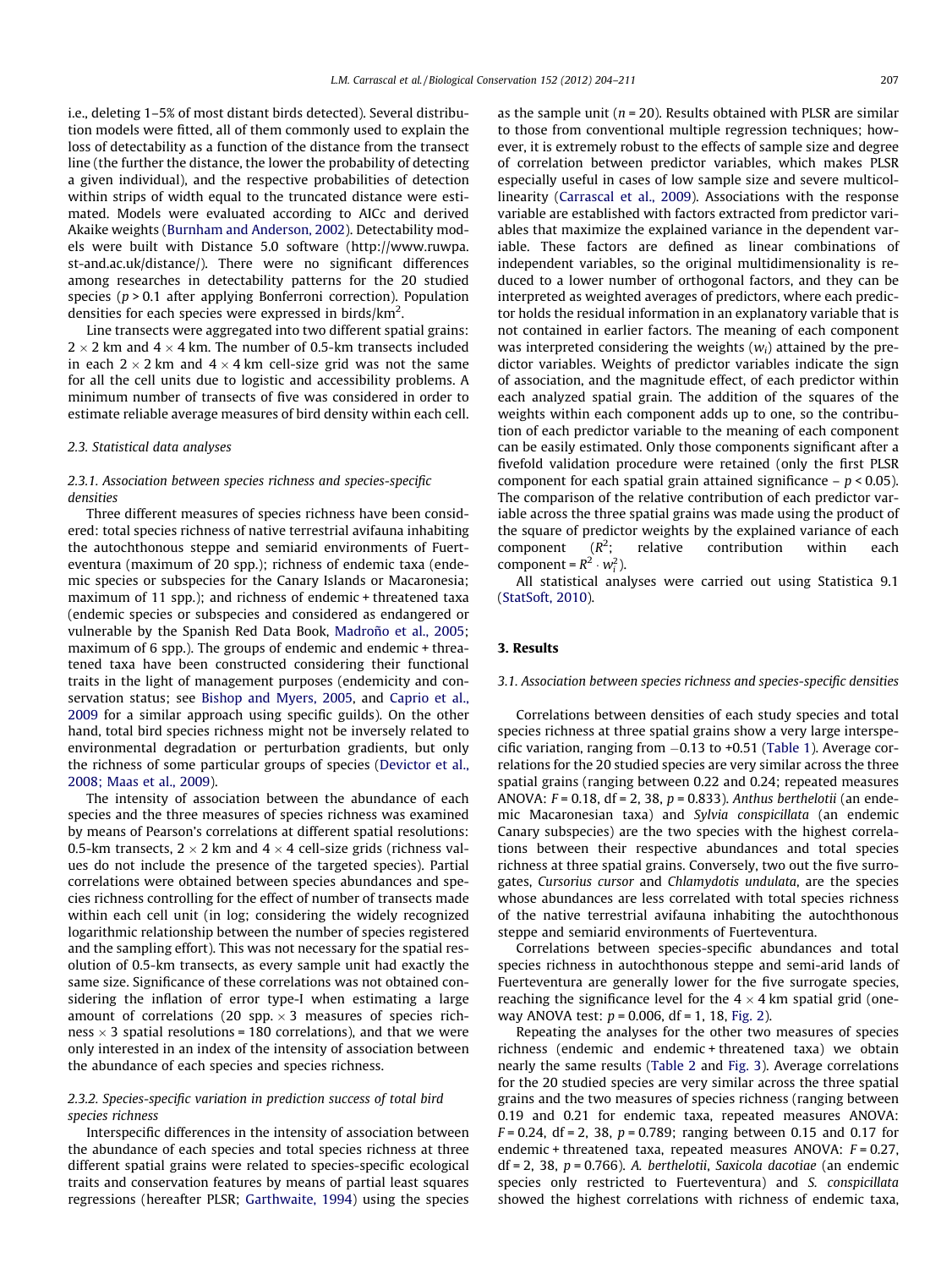<span id="page-4-0"></span>

Fig. 2. Mean (±one standard error) of correlations between species-specific abundances and total bird species richness for 20 bird species inhabiting Fuerteventura island at three spatial scales, and using five surrogate (emblematic species representative of autochthonous steppe and semiarid lands) vs the remaining 15 species (see [Table 1\)](#page-2-0).

while Corvus corax, Falco tinunculus (two subspecies endemic of the Canary Islands) and S. dacotiae reached the highest correlations with richness of endemic + threatened taxa. Correlations between species-specific abundances of each bird species and the species richness of endemic taxa are generally lower for the five surrogate species than for the remaining 15 species ([Fig. 3](#page-5-0)a), reaching the significance level in one-way ANOVA tests for the spatial grains 2  $\times$  2 km (p = 0.046) and 4  $\times$  4 km (p = 0.030). No significant differences are detected when comparing surrogate vs non-surrogate species for richness of endemic + threatened taxa (one-way ANO-VA tests:  $p > 0.1$  for the three spatial grids, df = 1, 18 in all tests), although average correlations of species abundances with species richness was generally lower for surrogate species.

3.2. Species-specific variation in prediction success of total bird species richness

There is a broad interspecific variation in several parameters describing their body size, habitat preferences (habitat breadth, occupation of anthropogenic environments), abundance, degree of endemicity and conservation status ([Table 1\)](#page-2-0). These speciesspecific ecological traits significantly explain the interspecific variation in the degree of association between total bird species richness and species-specific abundance ([Table 3\)](#page-5-0). In general, there is a high consistency among spatial grains in the influence of species-specific traits determining high levels of association between species' abundances and total species richness. There is a positive influence of the endemicity degree, and negative effects of the threat status and body mass on the ability of species' abundances to correlate with total bird species richness. Habitat breadth and maximum population density of species are positively associated with the ability of species to produce good predictions of total species richness. Other species-specific ecological traits related to occupation of environments of anthropogenic origin do not have a consistent and high influence on the ability of a particular species to be a good surrogate of total species richness. Position of the 20 studied species in the PLS components are highly correlated across the three studied spatial grains (Pearson correlations ranging from 0.61 and 0.64 for the three estimable correlations,  $p$  < 0.004). The potential of the species with high endemicity, low threat status, broad habitat preferences and high abundance in the preferred habitats to provide good predictions of total species richness, diminishes with increasing the spatial grain, as  $R^2$  of the PLS models diminishes from 0.5 km transects to  $4 \times 4$  km grid ([Table 3](#page-5-0)). The five surrogate species selected a priori are not included within the five species that attain the highest scores in the PLS components in any of the analyzed spatial grain.

### 4. Discussion

Relative abundance of surrogate species is a poor predictor of the whole richness of native terrestrial avifauna, or of richness of endemic or endemic-and-threatened taxa inhabiting the

#### Table 2

Correlations between densities of each study species and species richness of endemic and endemic + threatened taxa at three spatial grain categories (0.5-km line transect, and spatial units of 2  $\times$  2 and 4  $\times$  4 km<sup>2</sup>). See [Table 1](#page-2-0) for endemic and threatened (endangered and vulnerable) taxa.

| Species               | Endemic taxa      |                 |                 | Endemic + threatened taxa |                 |                 |  |
|-----------------------|-------------------|-----------------|-----------------|---------------------------|-----------------|-----------------|--|
|                       | $0.5 \mathrm{km}$ | $2 \times 2$ km | $4 \times 4$ km | $0.5 \text{ km}$          | $2 \times 2$ km | $4 \times 4$ km |  |
| Anthus berthelotii    | 0.55              | 0.36            | 0.29            | 0.13                      | 0.19            | 0.10            |  |
| Bucanetes githagineus | 0.26              | 0.18            | 0.32            | 0.18                      | 0.05            | 0.25            |  |
| Burhinus oedicnemus   | 0.16              | 0.14            | $-0.12$         | 0.31                      | 0.25            | 0.05            |  |
| Buteo buteo           | 0.21              | 0.22            | 0.32            | 0.03                      | 0.07            | 0.12            |  |
| Calandrella rufescens | $-0.06$           | 0.06            | $-0.05$         | $-0.11$                   | 0.00            | $-0.01$         |  |
| Carduelis cannabina   | 0.35              | 0.22            | 0.11            | 0.11                      | 0.03            | $-0.07$         |  |
| Chlamydotis undulata  | $-0.02$           | $-0.08$         | $-0.22$         | $-0.01$                   | $-0.01$         | $-0.15$         |  |
| Corvus corax          | 0.28              | 0.27            | 0.41            | 0.41                      | 0.32            | 0.40            |  |
| Cursorius cursor      | $-0.07$           | $-0.03$         | $-0.20$         | $-0.05$                   | 0.04            | $-0.07$         |  |
| Cyanistes teneriffae  | 0.20              | 0.31            | 0.35            | 0.33                      | 0.31            | 0.25            |  |
| Falco tinnunculus     | 0.18              | 0.34            | 0.28            | 0.38                      | 0.40            | 0.29            |  |
| Lanius meridionalis   | 0.10              | 0.09            | 0.26            | 0.18                      | 0.04            | 0.22            |  |
| Neophron percnopterus | 0.13              | 0.33            | 0.25            | 0.05                      | 0.38            | 0.30            |  |
| Pterocles orientalis  | $-0.09$           | $-0.01$         | $-0.10$         | $-0.05$                   | 0.00            | $-0.11$         |  |
| Saxicola dacotiae     | 0.49              | 0.30            | 0.34            | 0.56                      | 0.21            | 0.26            |  |
| Serinus canarius      | 0.12              | 0.32            | 0.39            | 0.02                      | 0.27            | 0.24            |  |
| Streptopelia turtur   | 0.09              | 0.22            | 0.30            | 0.18                      | 0.23            | 0.29            |  |
| Sylvia conspicillata  | 0.56              | 0.39            | 0.34            | 0.19                      | 0.20            | 0.16            |  |
| Sylvia melanocephala  | 0.14              | 0.28            | 0.42            | 0.19                      | 0.23            | 0.30            |  |
| Upupa epops           | 0.14              | 0.23            | 0.11            | 0.07                      | 0.18            | 0.13            |  |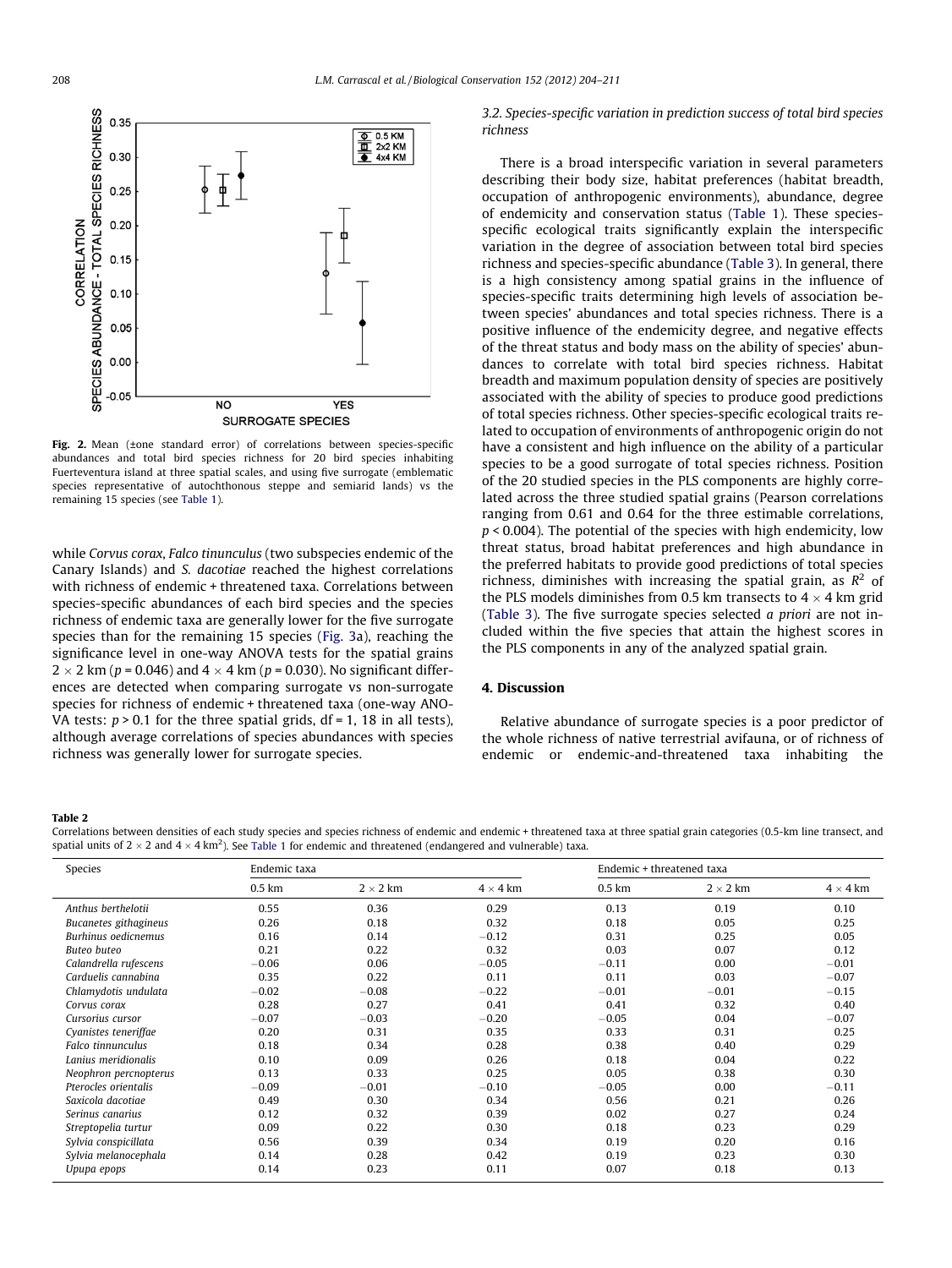<span id="page-5-0"></span>

Fig. 3. Mean (±one standard error) of correlations between species-specific abundances and species richness of (a) endemic and (b) endemic + threatened taxa for 20 bird species inhabiting Fuerteventura island at three spatial scales, and using five surrogate (emblematic species representative of autochthonous steppe and semiarid lands) vs the remaining 15 species (see [Table 1](#page-2-0)).

autochthonous steppe and semiarid environments of Fuerteventura. This result casts doubts about the usefulness of particular surrogate species as proxies for conservation programs with the whole native avifauna of semiarid lands in Fuerteventura Island. This paper reinforces the idea, supported by other papers in continental areas, that umbrella and flagship schemes are questionable as a quantitative ecological tool to guide the maximization of conservation of regional native fauna in the face of limited time, personnel and funding [\(Andelman and Fagan, 2000; Bried et al.,](#page-7-0) [2007; Tognelli, 2005; Williams et al., 2000](#page-7-0)). Nevertheless, and although surrogates imperfectly represent overall species richness, finite resources limit the number of species that can be studied and decisions necessarily must be made with limited data ([Favreau](#page-7-0) [et al., 2006\)](#page-7-0). As an applied aid to solve this concern, this study also shows that some species were better surrogates than others, and if any has to be used, then any criteria that helps to select surrogates will increase the chances and degree of success when implementing conservation programmes.

Among the selected surrogates, the houbara bustard (C. undulata) and the cream-colored courser (C. cursor) serve as a

#### Table 3

Partial least squares (PLS) regression models analyzing the interspecific variation in the correlations between species-specific abundances and total bird species richness, and several traits describing body size, habitat preferences, abundance, degree of endemicity and conservation status of 20 bird species inhabiting autochthonous steppe and semiarid lands of Fuerteventura island. The analyses are carried out at three spatial grains. PLS components for each spatial scale are defined according to predictor weights  $(w_i;$  square weights add to one within each component). Marked in bold are those variables for each spatial scale explaining more than 5% of the interspecific variation in the correlations between species-specific abundances and total bird species richness (calculated multiplying the  $R^2$  of each model by the square of each weight:  $R^2 \cdot w_i^2$ ). The first five species attaining the highest scores in the first component of each PLS are shown (see [Table 1](#page-2-0) for acronyms).

|                                    | $0.5 \text{ km}$<br>transects | $2 \times 2$ km | $4 \times 4$ km |
|------------------------------------|-------------------------------|-----------------|-----------------|
| Endemicity index (ENDEM)           | 0.22                          | 0.29            | 0.34            |
| Maximum density (DENS)             | 0.34                          | 0.29            | 0.25            |
| Body mass (ln; MASS)               | $-0.49$                       | $-0.14$         | $-0.35$         |
| Habitat breadth (HB)               | 0.58                          | 0.76            | 0.57            |
| Coverage of urban areas (URBAN)    | 0.03                          | $-0.15$         | $-0.20$         |
| Coverage of agricultural           | $-0.31$                       | $-0.06$         | 0.29            |
| environments (AGRIC)               |                               |                 |                 |
| Spanish Red Data Book (SRDB)       | $-0.40$                       | $-0.46$         | $-0.50$         |
| $R^2$ for PLS                      | 0.746                         | 0.508           | 0.426           |
| p                                  | < 0.001                       | < 0.001         | 0.002           |
| 1st Highest score in PLS component | <b>ANTBER</b>                 | <b>ANTBER</b>   | <b>ANTBER</b>   |
| 2nd Highest score in PLS component | <b>SYLCON</b>                 | <b>SYLCON</b>   | <b>SYLCON</b>   |
| 3rd Highest score in PLS component | CARCAN                        | LANEXC          | <b>SERCAN</b>   |
| 4th Highest score in PLS component | <b>LANEXC</b>                 | <b>UPUEPO</b>   | <b>UPUEPO</b>   |
| 5th Highest score in PLS component | <b>UPUEPO</b>                 | <b>CARCAN</b>   | <b>LANEXC</b>   |

wildcard for several purposes including their role as charismatic species attracting public attention, their value for monitoring conservation problems, their endangered status or their potential for identifying the habitat characteristics of the studied environment that may encapsulate the needs of other species inhabiting well preserved steppe and semiarid environments of Fuerteventura (see [Carrascal et al., 2008a; Palomino et al., 2008\)](#page-7-0). Therefore, they might function as good keystone species (sensu [Simberloff, 1998\)](#page-7-0) helping in the management and conservation of native avifauna and natural landscapes. Nevertheless, their spatial variation in population density at three very different spatial grains show very low figures of correlation coefficients with the three measures of species richness of native birds (total, endemic and endemic-andthreatened species; see [Table 1](#page-2-0)). Their habitat preferences are so specialized according to habitat structure and lithological characteristics (mainly the courser), they are so sensible to habitat fragmentation introduced by urban developments, agricultural activities and roads (mainly the houbara), and their regional areas of distribution are subjected to local processes of extinction– colonization (both species), that these species would unlikely offer relatively high conservation coverage for other native species, largely due to lack of commonality in land-cover affinity (see also [Rowland et al., 2006\)](#page-7-0). Therefore, areas of importance for these species tend to be located in different places compared to the other members of the same bird community, and thus none of a priori selected surrogate species should be used as an indicator or umbrella group to protect the others (see also [Estrada et al., 2011](#page-7-0) for four different vertebrate groups in the western Mediterranean region).

After analyzing a broad array of 20 native species inhabiting semi-arid environments of Fuerteventura, the best surrogate species for the global bird biodiversity are those smaller species of broad habitat preferences (opposite of the 'indicator' species concept), relatively abundant and less threatened (opposite of the 'flagship' species concept), and with a higher degree of endemicity. Smaller bird species usually attain high maximum regional abundances according to the inverse allometric relationship 'body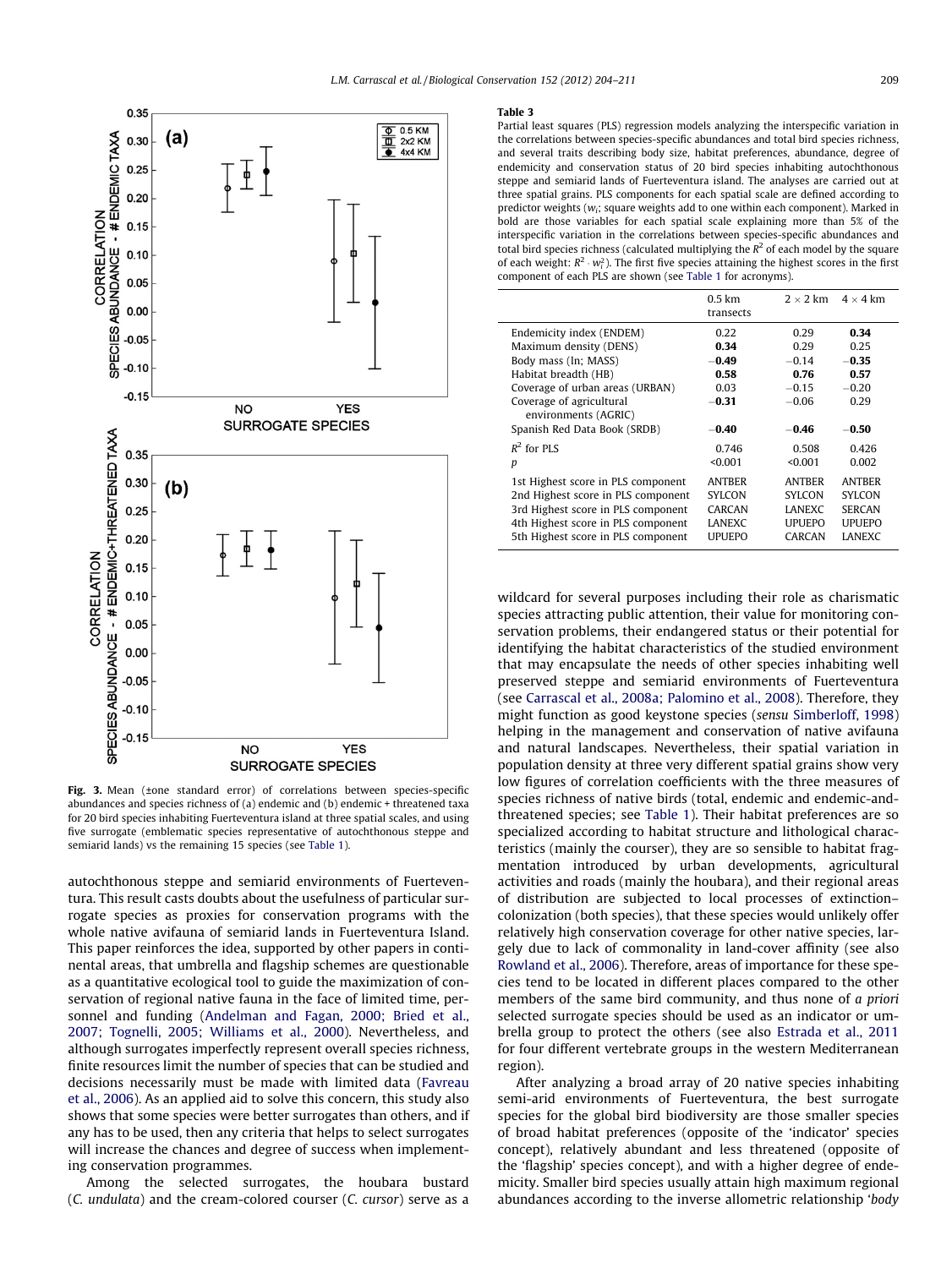mass–population density' [\(Carrascal and Tellería, 1991\)](#page-7-0). Therefore, they are more easily censused, due to their higher densities, in inventories that require a thorough exploration of species present throughout a region implying a stratified or random survey of many areas [\(Williams et al., 2002\)](#page-7-0). On the contrary, large-sized bird species are scarcer, and have greater extinction risks due to the intense allometric relationship of body mass with fecundity or age at first breeding attempt [\(Brown et al., 2004; Gaston and](#page-7-0) [Blackburn, 1995; Hendriks, 2007](#page-7-0)), so they are more prone to local extinctions due to stochastic phenomena or human impacts which are especially adverse on small islands. Therefore, large bird species have a lower probability of being adequately recorded under temporally restricted census programs, and are less likely to co-occur with richer subsets of the whole avifauna of a region.

Habitat breadth explains a large proportion of interspecific variability in the intensity of association between total species richness and species-specific population densities. Bird species with small habitat breadth cannot tolerate a relatively wide range of ecological conditions and are restricted to some particular habitats of reduced extent, making them poor candidates for identifying a broad diversity of environmental conditions that are representative of the biota or landscape under investigation for conservation or management purposes. Moreover, stenotopic species in the Canary Islands have a low range occupancy, both measured as the number of occupied islands in the entire archipelago or as  $10 \times 10$  km UTM squares occupied within each island [\(Carrascal](#page-7-0) [et al., 2008b](#page-7-0); see also [Hurlbert and White, 2007](#page-7-0) and [Swihart](#page-7-0) [et al., 2003](#page-7-0) for continental areas). For example, three of the selected surrogates (houbara bustard, cream-colored courser, and black-bellied sandgrouse, Pterocles orientalis) show very striking habitat preferences for sandy or denudated soils with a low cover of stones or bare volcanic bedrock, located in areas with low slope of the terrain [\(Carrascal et al., 2008a; Palomino et al., 2008; Seoane](#page-7-0) [et al., 2010a\)](#page-7-0), while the only endemic species restricted only to Fuerteventura, the Canary stonechat, S. dacotiae, has opposite habitat preferences for rocky or stony soil in areas of high grade ([Seoane et al., 2010b](#page-7-0)). These orographic and lithological attributes of the landscape are not shared with many other native, even endemic, species of broad habitat breadth in Fuerteventura (see [Table](#page-2-0) [1](#page-2-0)). The importance of habitat breadth of species influencing total species richness of native terrestrial bird species inhabiting the steppe and semiarid environments of Fuerteventura could be interpreted as a consequence of homogenization of bird communities derived from the perturbation of autochthonous environments, or due to the fact that the region has become more similar in the landscape features (e.g., [Devictor et al., 2008; van Turnhout et al.,](#page-7-0) [2007\)](#page-7-0). Avian homogenization is usually linked with very widespread species not showing negative responses to landscape fragmentation or disturbance associated with human activities ([Olden et al., 2004; McKinney, 2006\)](#page-7-0). Thus, selection of species with broad habitat breadth as surrogate of total species richness would have a negative influence on conservation prioritization ([Rooney et al., 2007\)](#page-7-0). Nevertheless, this is not the case with the birds of autochthonous dry environments of Fuerteventura, as species-specific ecological traits that make a species more efficient as a surrogate of total richness of native species are not positively and intensely related to cover of urban areas or agricultural environments. Moreover, three of the best surrogates of avian biodiversity in the island are taxa with an endemic status (specific, A. berthelotii; subspecific, Carduelis cannabina harterti and S. conspicillata orbitalis; see [Table 3](#page-5-0)).

Bird species with high degree of endemicity in the Canary Islands or the Macaronesian region, are good candidates as surrogates for species richness of native avifauna in the semi-arid environments of Fuerteventura Island. Their presence in the landscape may represent clear indications of evolutionary processes generating island biodiversity ([Whittaker and Fernández-Palacios,](#page-7-0) [2007\)](#page-7-0), therefore enhancing their role as surrogates to build a conservation network for overall species richness. On the other hand, the conventional use of endangered taxa as surrogate species for measuring biodiversity and prioritization of conservation effort are of poor value in the avifauna of Fuerteventura (see also [Ficetola](#page-7-0) [et al., 2007](#page-7-0)). This lack of association probably emerges because species-specific differences in the response to the same source of disturbance are strong (see [Gangoso et al., 2006](#page-7-0)). On the other hand, [Martín \(2009\)](#page-7-0) has questioned the application of common global thresholds (and regional guidelines) to label species as threatened in the Canary Islands. Therefore, interspecific differences in the response to threatening processes and the uncertainty defining a proper threat status using national red lists, may hinder the usefulness of surrogates based upon threat status.

Scale is also an important issue because associations between surrogate taxa and species richness might depend on the grain at which these variables are measured. No scale-dependency was observed in the surrogacy power of the selected species of semi-arid and steppe environments of Fuerteventura from small spatial grains covered by 0.5 km transects to 4  $\times$  4 km 'pixels'. The general consensus is that patterns of global species richness correspond less with distribution patterns of surrogate species at finer scales of resolution ([Garson et al., 2002](#page-7-0)), although [Laiolo et al. \(2011\)](#page-7-0) have recently found that the occurrence of an indicator of forest functioning and diversity (capercaillie) at a regional scale was not associated with avian community diversity of forest patches, but at the local scale of male spring territories, the sexual display arenas hosted the richest local bird communities. Consequently, conservation managers, at least in the studied insular context, do not have to worry much about the grain at which conservation planning is conducted, although finer scales will obviously provide a much better depiction of the conservation problems at hand.

In conclusion, relative abundance of surrogate species according to their threat status, emblematic or representative character is a poor predictor of the whole species richness of native bird species inhabiting steppe and semi-arid lands of Fuerteventura Island. The best surrogate taxa for species richness of native avifauna are those smaller birds of medium–high abundances, broad habitat preferences, less threatened status, and with a high degree of endemicity (at the subspecific or specific level). The species with these characteristics can be easily obtained from regional works dealing with bird distribution, such as quantitative ornithological atlases. Conservation planners in island scenarios should use a selection of species with these characteristics to identify conservation target areas with the highest species richness of native avifauna, in order to avoid the stochasticity introduced by other more usual umbrella or flagship species considering their emblematic character and rarity, due to the higher costs associated to the census of scarce species, their higher probabilities of local extinctions or their specificity in habitat preferences.

### Acknowledgements

This paper was funded by Projects CGL2005-02642/BOS of the Spanish Ministry of Education and Science and CENTINELA for the monitoring and management of Macaronesian endangered species (Interreg III-B Açores-Canarias-Madeira 2000–2006), and is a contribution to REMEDINAL2 (Comunidad de Madrid, S2009/ AMB-1783). The local government (cabildo) of Fuerteventura allowed us to use their facilities at La Oliva Biological Station. Four anonymous referees made suggestions to improve the first versions of the manuscript. We also thank Claire Jasinski for improving the English of the paper.